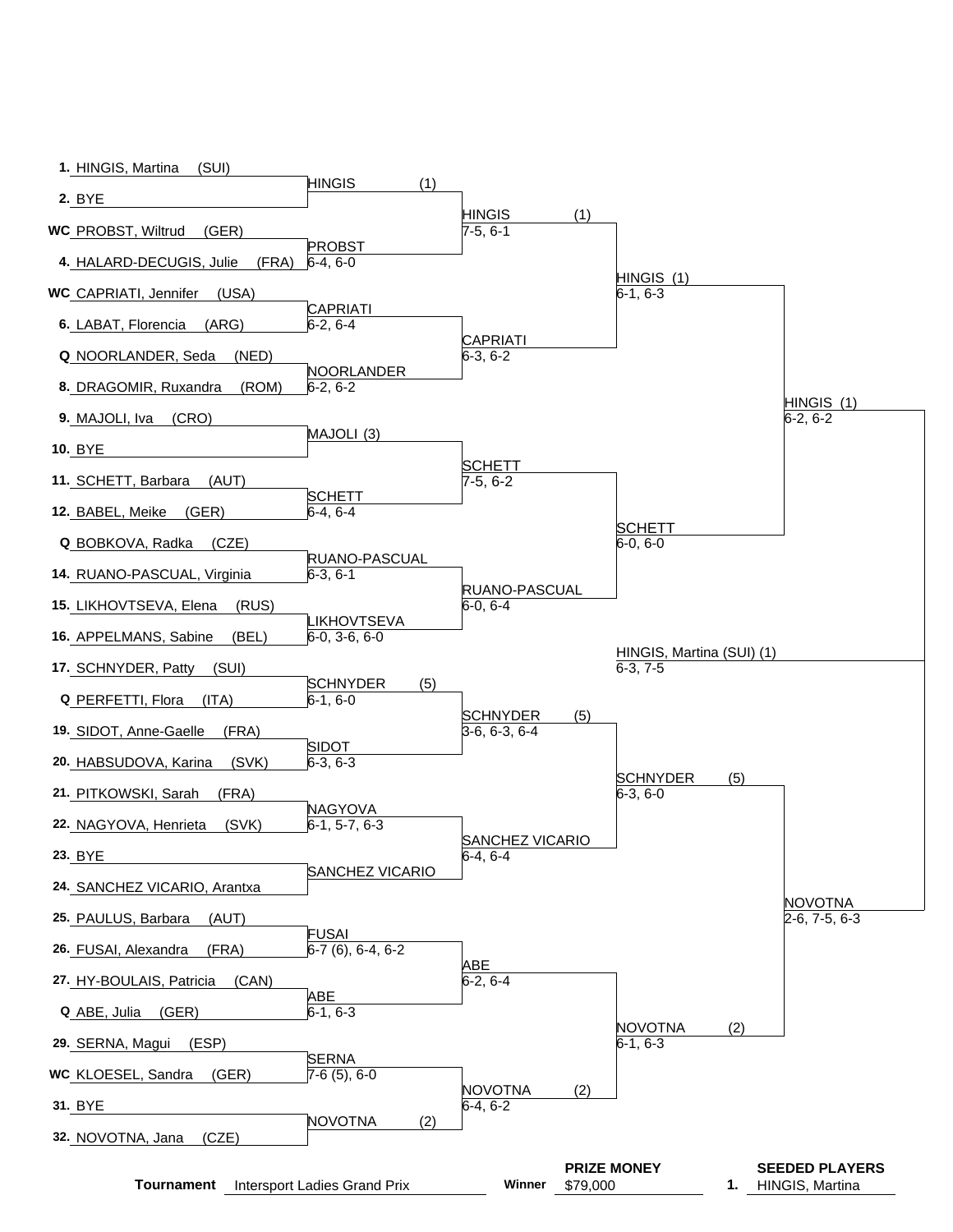| City                  | Hamburg, Germany                         |          | <b>Finalist</b> | \$36,000 |    | NOVOTNA, Jana          |
|-----------------------|------------------------------------------|----------|-----------------|----------|----|------------------------|
| <b>Main Draw Date</b> | April 27-May 3, 1998                     |          | 3rd-4th         | \$17.850 |    | SANCHEZ                |
|                       | <b>Qualifying Date</b> April 25-26, 1998 |          | 5th-8th         | \$9,400  |    | MAJOLI. Iva            |
| <b>Prize</b>          |                                          | 9th-16th | \$4.950         |          |    | <b>SCHNYDER, Patty</b> |
| Draw                  | 28M/32Q/16D                              |          | 17th-32         | \$2,600  |    | APPELMANS.             |
| <b>Surface</b>        | Red Clay / Outdoors                      |          |                 |          |    | DRAGOMIR.              |
| Winner of this event  |                                          |          |                 |          | 8. | PAULUS, Barbara        |
|                       |                                          |          |                 |          |    |                        |

| amburg, Germany     |          | <b>Finalist</b> | \$36,000 |           | NOVOTNA, Jana                                    |
|---------------------|----------|-----------------|----------|-----------|--------------------------------------------------|
| pril 27-May 3, 1998 |          | 3rd-4th         | \$17,850 | 3         | <b>SANCHEZ</b>                                   |
| pril 25-26, 1998    |          | 5th-8th         | \$9.400  |           | MAJOLI, Iva                                      |
|                     | 9th-16th | \$4.950         |          |           | SCHNYDER, Pat                                    |
| 8M/32Q/16D          |          | 17th-32         | \$2,600  |           | APPELMANS.                                       |
| ed Clav / Outdoors  |          |                 |          |           | DRAGOMIR.                                        |
|                     |          |                 |          | $\bullet$ | $D$ $A$ $I$ $II$ $I$ $I$ $C$ $D$ $A$ $A$ $B$ $A$ |